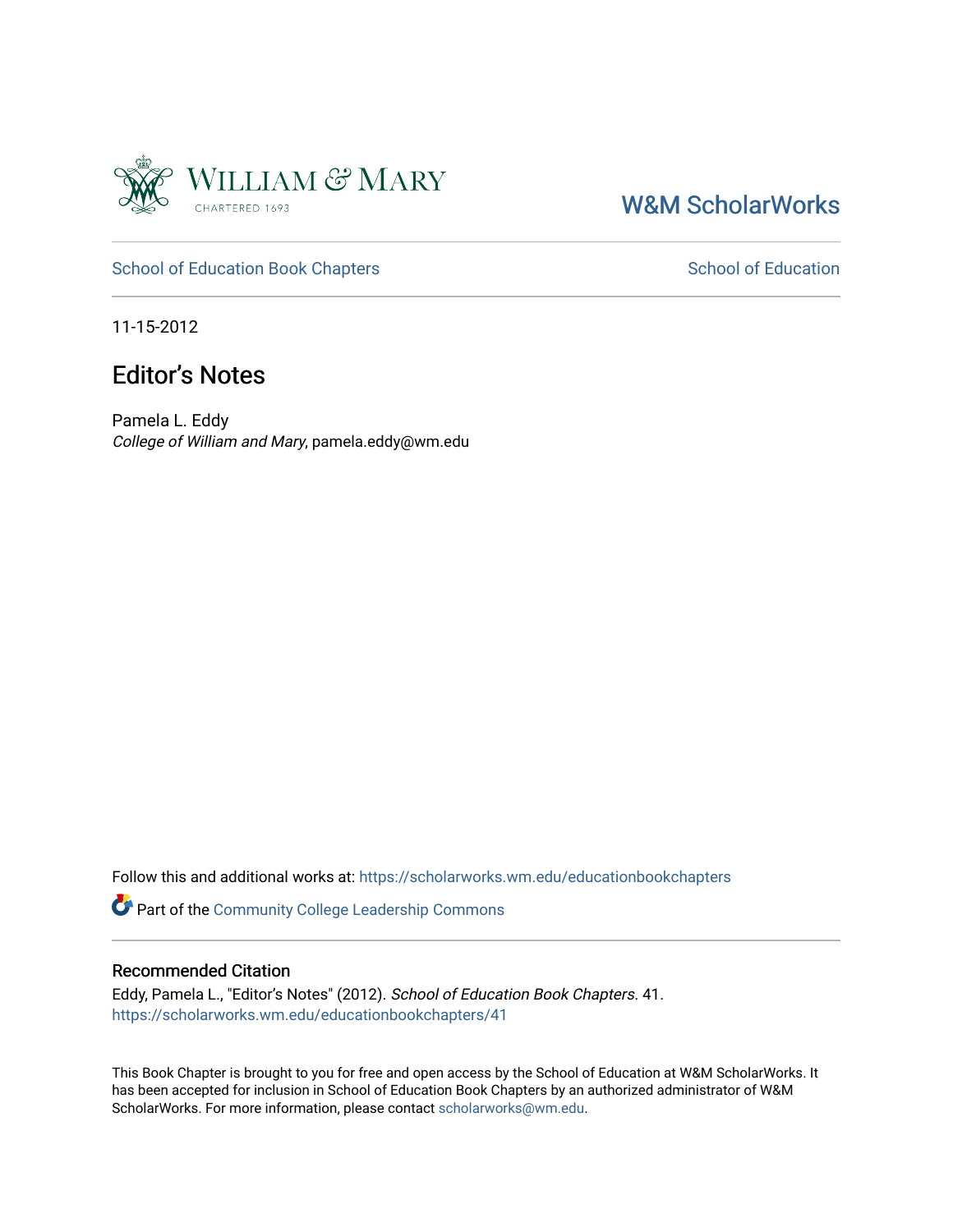

New Directions for **Community Colleges** 

> Leading for the Future: Alignment of AACC Competencies With Practice

> > WILEY MONUNE LIBRARY

Pamela L. Eddy EDITOR

Number 159 · Fall 2012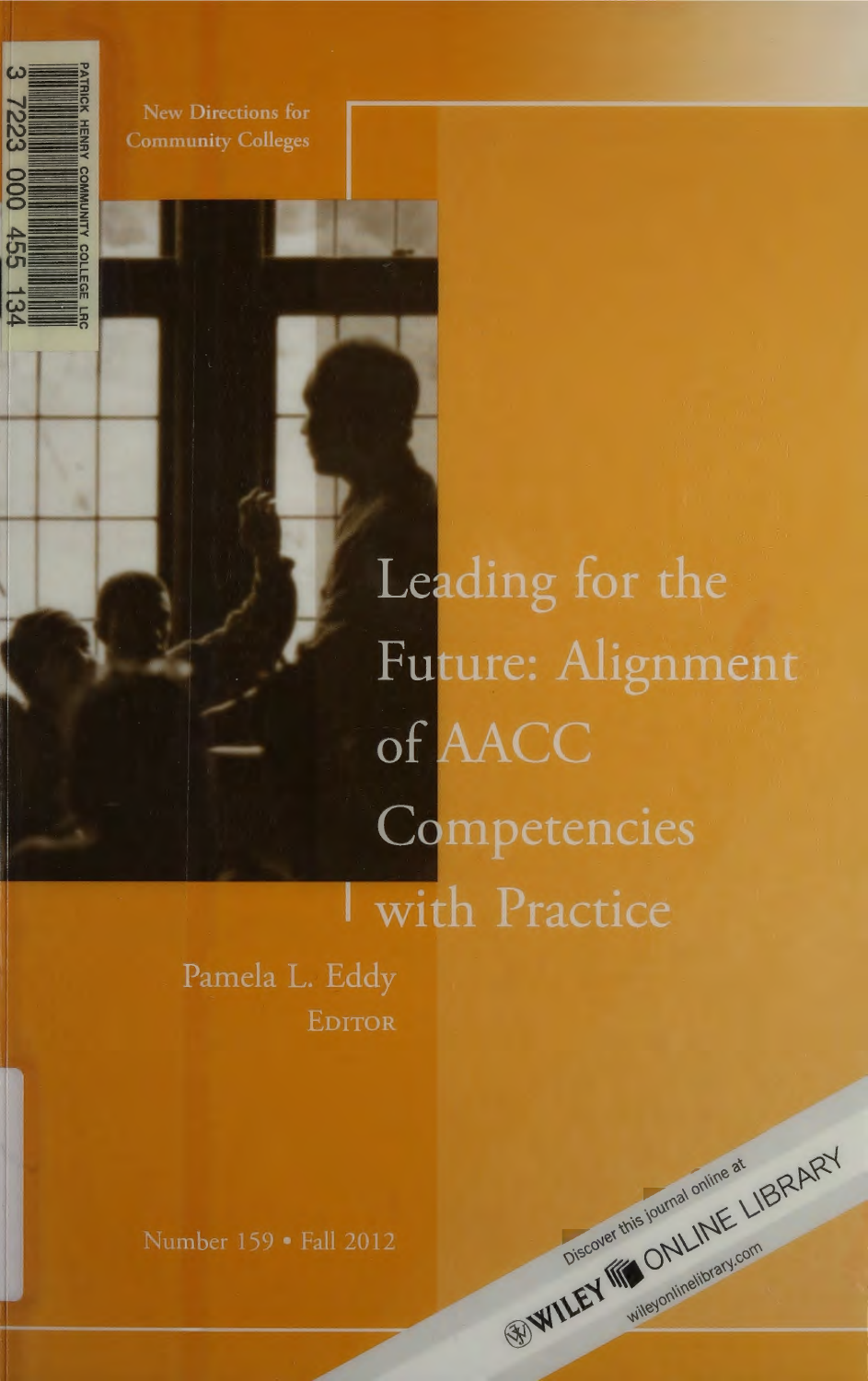### **New Directions for Community Colleges**

Arthur M. Cohen **EDITOR-IN-CHIEF** 

Richard L. Wagoner **ASSOCIATE EDITOR** 

Allison Kanny **MANAGING EDITOR** 

> Leading for the Future: Alignment of AACC **Competencies** with Practice

Pamela L. Eddy EDITOR

> Number 159 • Fall 2012 Jossey-Bass San Francisco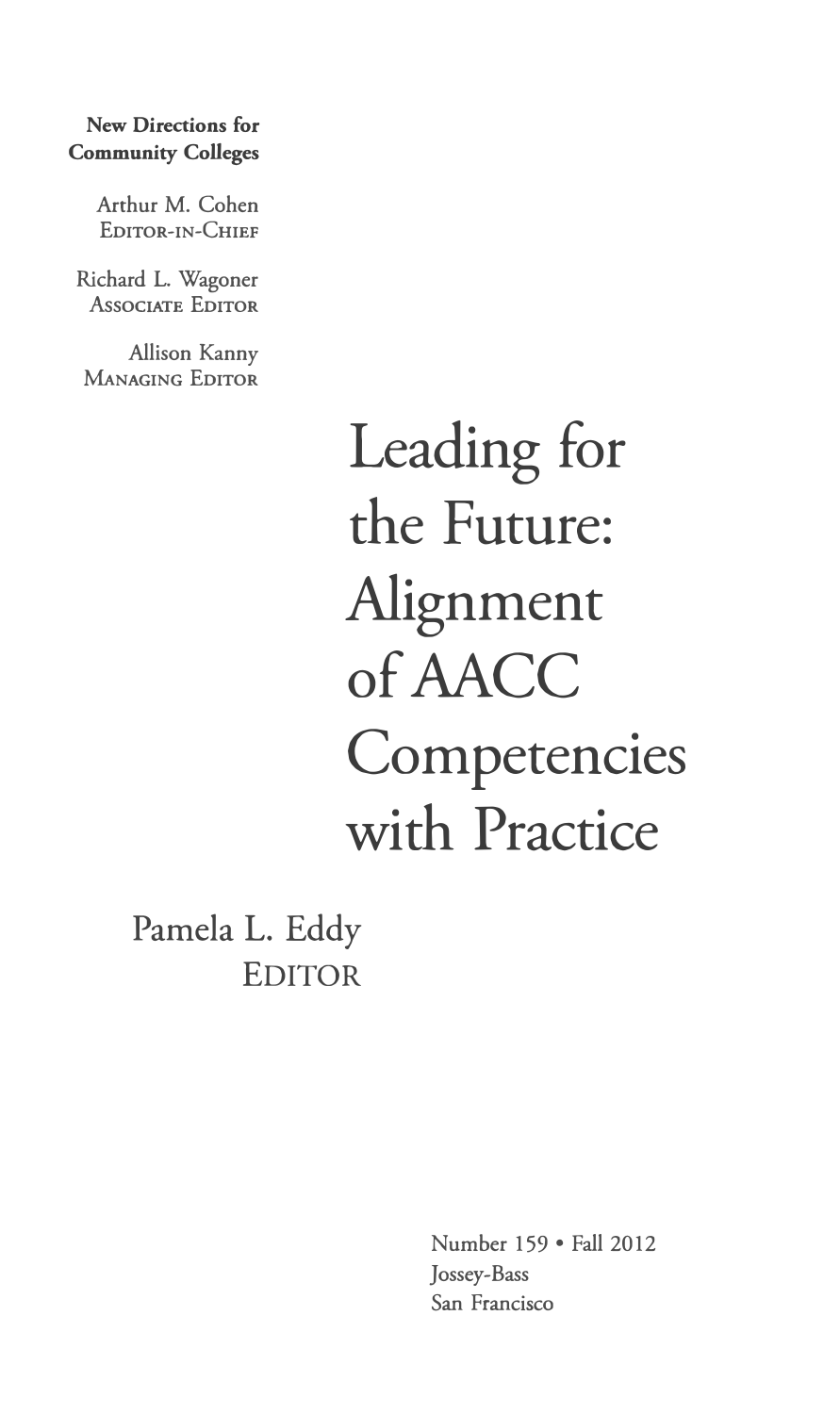LEADING FOR THE FUTURE: ALIGNMENT OF AACC COMPETENCIES WITH PRACTICE *Pamela* L. *Eddy* (ed.) New Directions for Community Colleges, no. 159

*Arthur* M. *Cohen,* Editor-in-Chief *Richard* L. *Wagoner,* Associate Editor *Allison Kanny,* Managing Editor

Copyright© 2012 Wiley Periodicals, Inc., A Wiley Company. All rights reserved. No part of this publication may be reproduced, stored in a retrieval system, or transmitted in any form or by any means, electronic, mechanical, photocopying, recording, scanning, or otherwise, except as permitted under Section 107 or 108 of the 1976 United States Copyright Act, without either the prior written permission of the Publisher or authorization through payment of the appropriate per-copy fee to the Copyright Clearance Center, 222 Rosewood Drive, Danvers, MA 01923; (978) 750-8400; fax (978) 646-8600. Requests to the Publisher for permission should be addressed to the Permissions Department, *do* John Wiley &: Sons, Inc., 111 River St., Hoboken, NJ 07030; (201) 748-8789, fax (201) 748-6326, www.wiley.com/go/permissions.

NEW DIRECTIONS FOR COMMUNITY COLLEGES (ISSN 0194-3081, electronic ISSN 1536-0733) is part of The Jossey-Bass Higher and Adult Education Series and is published quarterly by Wiley Subscription Services, Inc., A Wiley Company, at Jossey-Bass, One Montgomery St., Ste. 1200, San Francisco, CA 94104. Periodicals Postage Paid at San Francisco, California, and at additional mailing offices. POSTMASTER: Send address changes to New Directions for Community Colleges, Jossey-Bass, One Montgomery St., Ste. 1200, San Francisco, CA 94104.

SUBSCRIPTIONS cost \$89 for individuals in the U.S., Canada, and Mexico, and \$113 in the rest of the world for print only; \$89 in all regions for electronic only; \$98 in the U.S., Canada, and Mexico for combined print and electronic; \$122 for combined print and electronic in the rest of the world. Institutional print only subscriptions are \$292 in the U.S, \$332 in Canada and Mexico, and \$366 in the rest of the world; electronic only subscriptions are \$292 in all regions; combined print and electronic subscriptions are \$335 in the U.S. and \$375 in Canada and Mexico.

EDITORIAL CORRESPONDENCE should be sent to the Editor-in-Chief, Arthur M. Cohen, at the Graduate School of Education and Information Studies, University of California, Box 951521, Los Angeles, CA 90095-1521. All manuscripts receive anonymous reviews by external referees.

*New Directions for Community Colleges* is indexed in CijE: Current Index to Journals in Education (ERIC), Contents Pages in Education (T&F), Current Abstracts (EBSCO), Ed/Net (Simpson Communications), Education Index/Abstracts (H. W. Wilson), Educational Research Abstracts Online (T&F), ERIC Database (Education Resources Information Center), and Resources in Education (ERIC).

Microfilm copies of issues and articles are available in 16mm and 35mm, as well as microfiche in 105mm, through University Microfilms Inc., 300 North Zeeb Road, Ann Arbor, MI 48106-1346.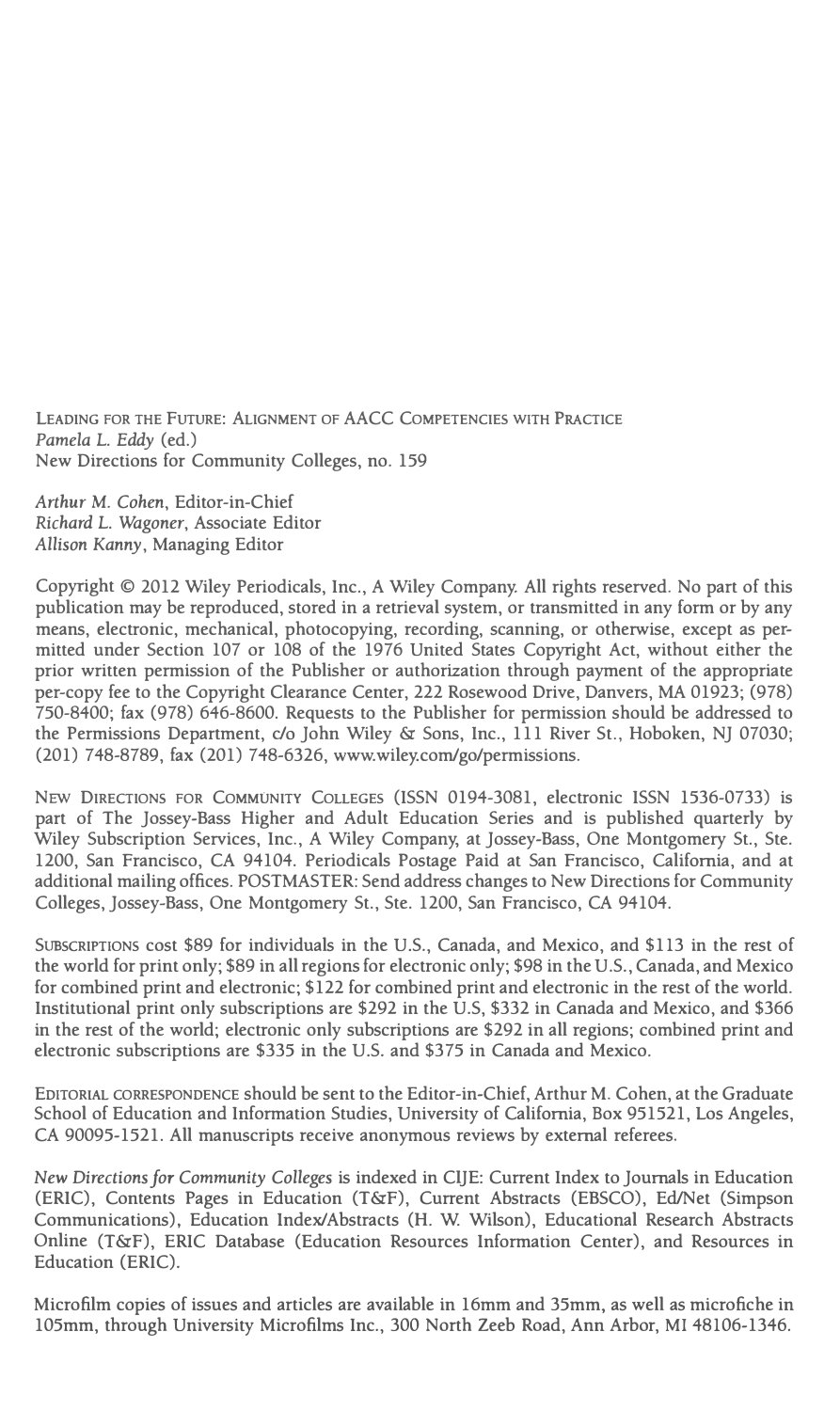# **CONTENTS**

| <b>EDITOR'S NOTES</b><br>Pamela L. Eddy                                                                                                                                                                                                                                                                                         | $\mathbf{1}$   |
|---------------------------------------------------------------------------------------------------------------------------------------------------------------------------------------------------------------------------------------------------------------------------------------------------------------------------------|----------------|
| 1. Historic Overview of the AACC Competencies<br>Nan Ottenritter<br>This chapter provides background on the development process used to<br>create the AACC competencies and describes the consensus-building<br>strategies employed to assure agreement on leadership priorities.                                               | $\overline{7}$ |
| 2. Future Leaders Institute: Rising Leaders and the AACC<br>Competencies<br>Desna L. Wallin<br>A review of the Future Leaders Institute and the Future Leaders<br>Institute/Advanced provides links between these leadership develop-<br>ment programs and the competencies.                                                    | 19             |
| 3. A Holistic Perspective of Leadership Competencies<br>Pamela L. Eddy<br>This chapter argues for the use of clusters in thinking about the AACC<br>competencies. Four clusters are presented that highlight the promi-<br>nence of individual competencies in each cluster approach.                                           | 29             |
| 4. The AACC Competencies in Action<br>Chris Duree, Larry Ebbers<br>The research presented in this chapter draws from community college<br>presidents' use of the competencies in their own practice. The chapter<br>points out highly used competencies, less used competencies, and<br>strategies to develop the competencies. | 41             |
| 5. Competencies in the Heartland<br><b>Brent Cejda</b><br>Rural community colleges face unique challenges given their locales.<br>This chapter focuses on the impact of location on the interpretation<br>and development of the leadership competencies.                                                                       | 53             |
| 6. Doing the Right Thing: Ethical Leadership and Decision<br>Making<br>Regina L. Garza Mitchell<br>This chapter explores how community college presidents make tough                                                                                                                                                            | 63             |

decisions that meet the demands of internal and external constituents while maintaining the delicate balance between personal and professional ethics.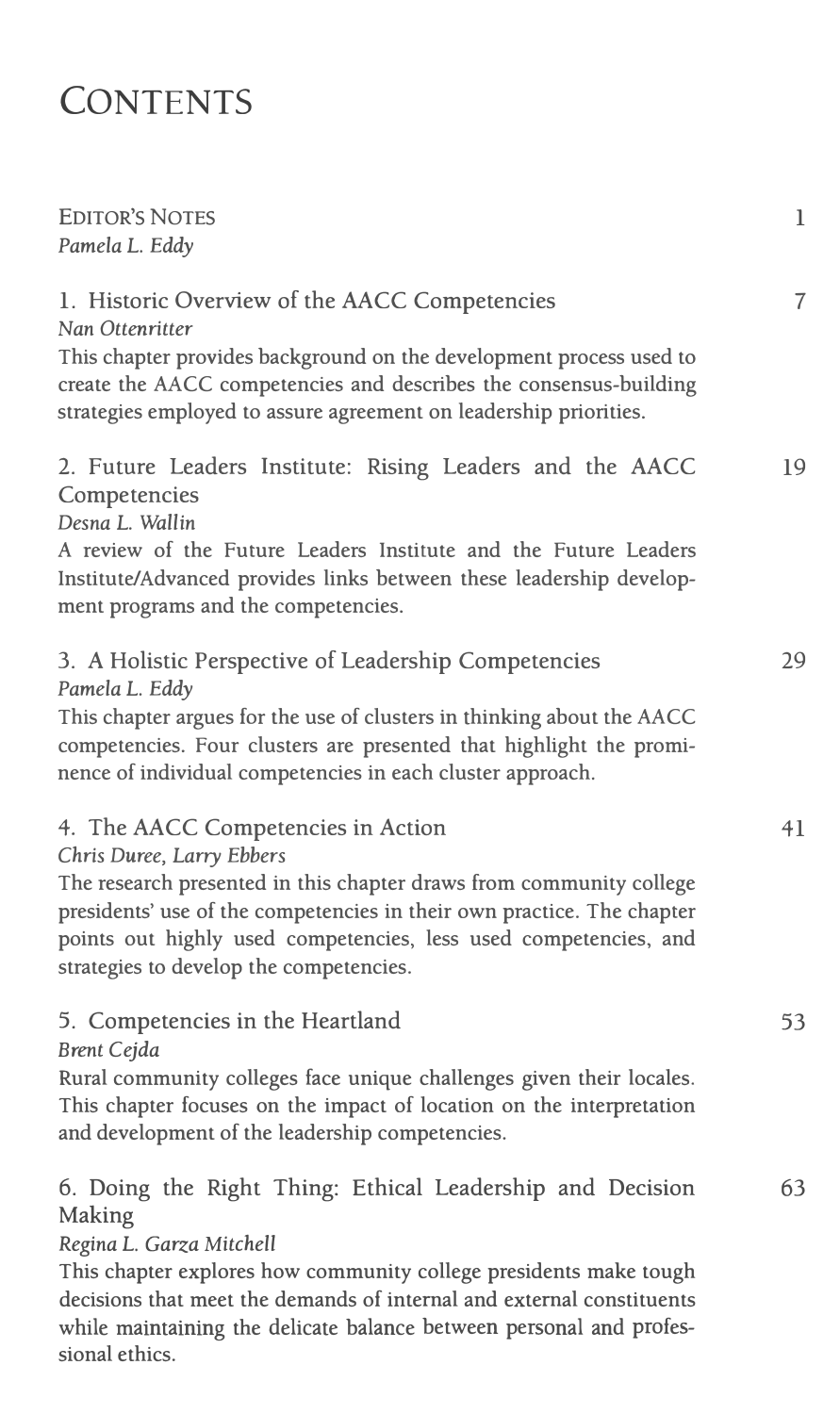| 7. Reading the Competencies Through a Feminist Lens<br>Kristin Bailey Wilson, Elizabeth Cox-Brand<br>Using discourse analysis, this chapter reviews the AACC competencies<br>to see if underlying assumptions are made regarding who can lead in<br>community colleges and what is the most appropriate manner of<br>leading.       | 73  |
|-------------------------------------------------------------------------------------------------------------------------------------------------------------------------------------------------------------------------------------------------------------------------------------------------------------------------------------|-----|
| 8. Reflections From the Field: Voices of Experience<br>Delores E. McNair, Daniel J. Phelan<br>Sitting presidents were interviewed to learn what they found to be<br>most relevant about the competencies for their own leadership and for<br>the development of future leaders.                                                     | 85  |
| 9. Next Steps—Looking to the Future<br>George R. Boggs<br>This chapter provides a retro-reflective view of the competencies by Dr.<br>Boggs, the AACC president who fostered the initiation of the compe-<br>tencies. The chapter addresses how the current AACC leadership com-<br>petencies might have to be expanded or changed. | 97  |
| 10. Leaders, Leveraging, and Abundance: Competencies for the<br>Future<br>Richard L. Alfred<br>Abundance involves leveraging resources to achieve greater outcomes<br>than expected. This chapter describes the competencies leaders need to<br>develop and deploy in colleges striving for abundance.                              | 109 |
| <b>INDEX</b>                                                                                                                                                                                                                                                                                                                        | 121 |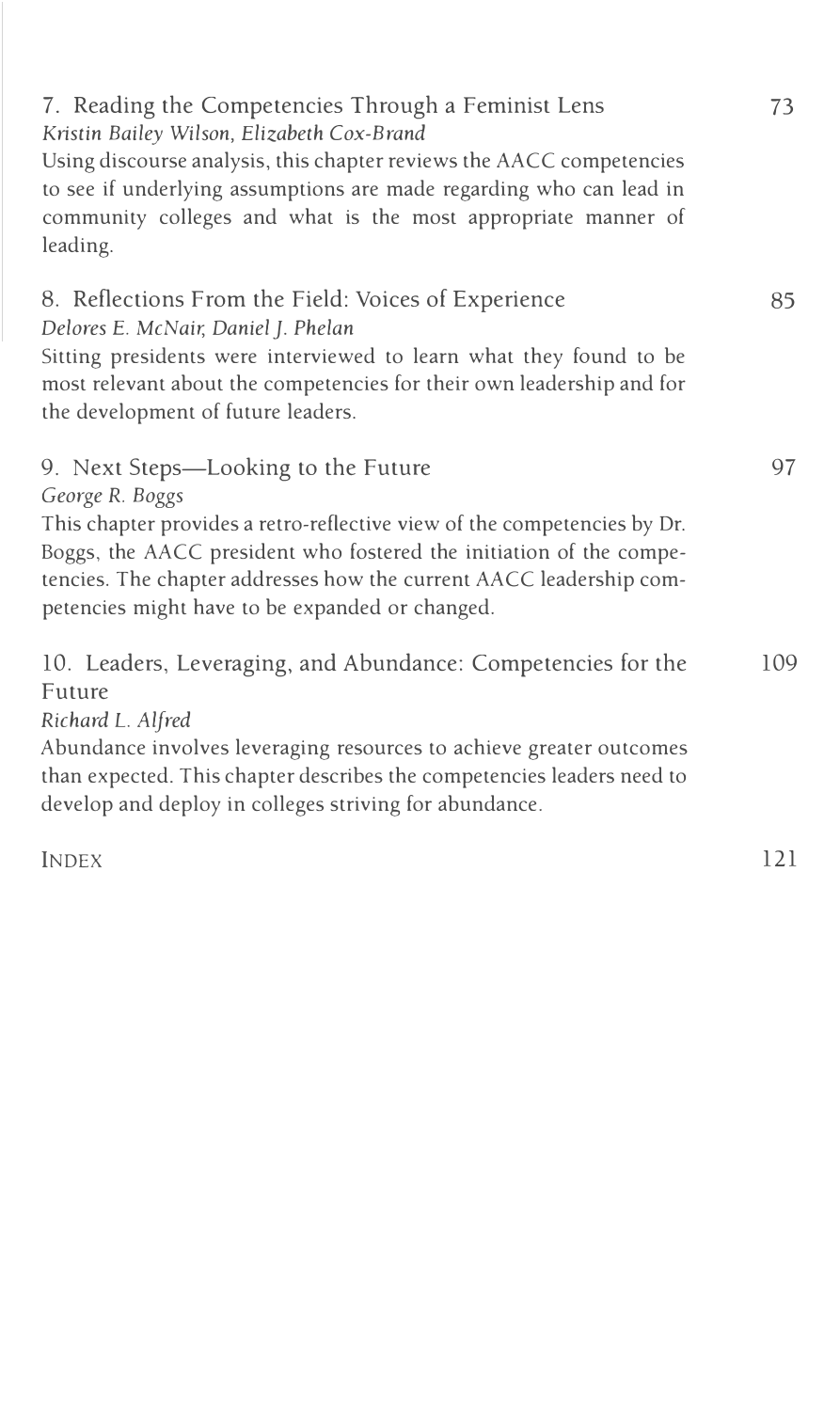# **EDITOR'S NOTES**

Sounding a clarion over a decade ago (Shults, 2001), calls of a leadership crisis in community colleges prompted attention to developing future leaders for two-year colleges. To aid in preparing potential leaders, the American Association of Community Colleges (AACC) initiated their Leading Forward program to help identify what skills and knowledge future leaders required. A series of summits occurred over a two-year period in which experts in community college leadership gathered to discuss and create a set of best practices from the field; ultimately, this information resulted in a report titled *A Competency Framework for Community* College Leaders (AACC, 2004). A year later, the AACC published *Competencies for Community College Leaders* (2005), which included a set of six competencies deemed critical for community college leaders: organizational strategies, resource management skills, communication skills, a willingness to collaborate, advocacy skills, and professionalism. The intention was that the competencies would guide leadership development, both for individuals and through formal training venues. What remains unknown, however, is how the competencies operate in practice.

Though a number of dissertations have begun to use the competencies as a framework for evaluation or guidance for future leaders (Duree, 2007; Haney, 2008; Hassan, 2008; Schmitz, 2008), scant publications are available on the topic for practitioners (Eddy, 2010; Hasson, Dellow, and Jackson, 2010; McNair, 2010; McNair, Duree, and Ebbers, 2011; Sinady, Floyd, and Mulder, 2010). Furthermore, although the *Competencies* report was well received by community college leaders and scholars, a recent survey showed that leadership development and training programs were not yet addressing these skill areas (AACC, 2008).

If the AACC competencies indeed provide a framework to guide development of future leaders, how are they being used by individuals to prepare for the demanding roles of community college presidents and other institutional leaders? As a framework, the competencies by their very nature are broad based and all encompassing. Thus, the application of the skills may differ for those in rural areas relative to urban locales, for those leading institutions with localized challenges that may range from financial exigency to burgeoning enrollments of new immigrants, and for women leaders relative to men. Likewise, placement along the career pathway may make a difference in how the competencies are applied. New leaders may find immediate need for skills in resource management or organizational strategy, whereas seasoned leaders may have more call for expertise in collaboration and advocacy. What remains clear is the need to help support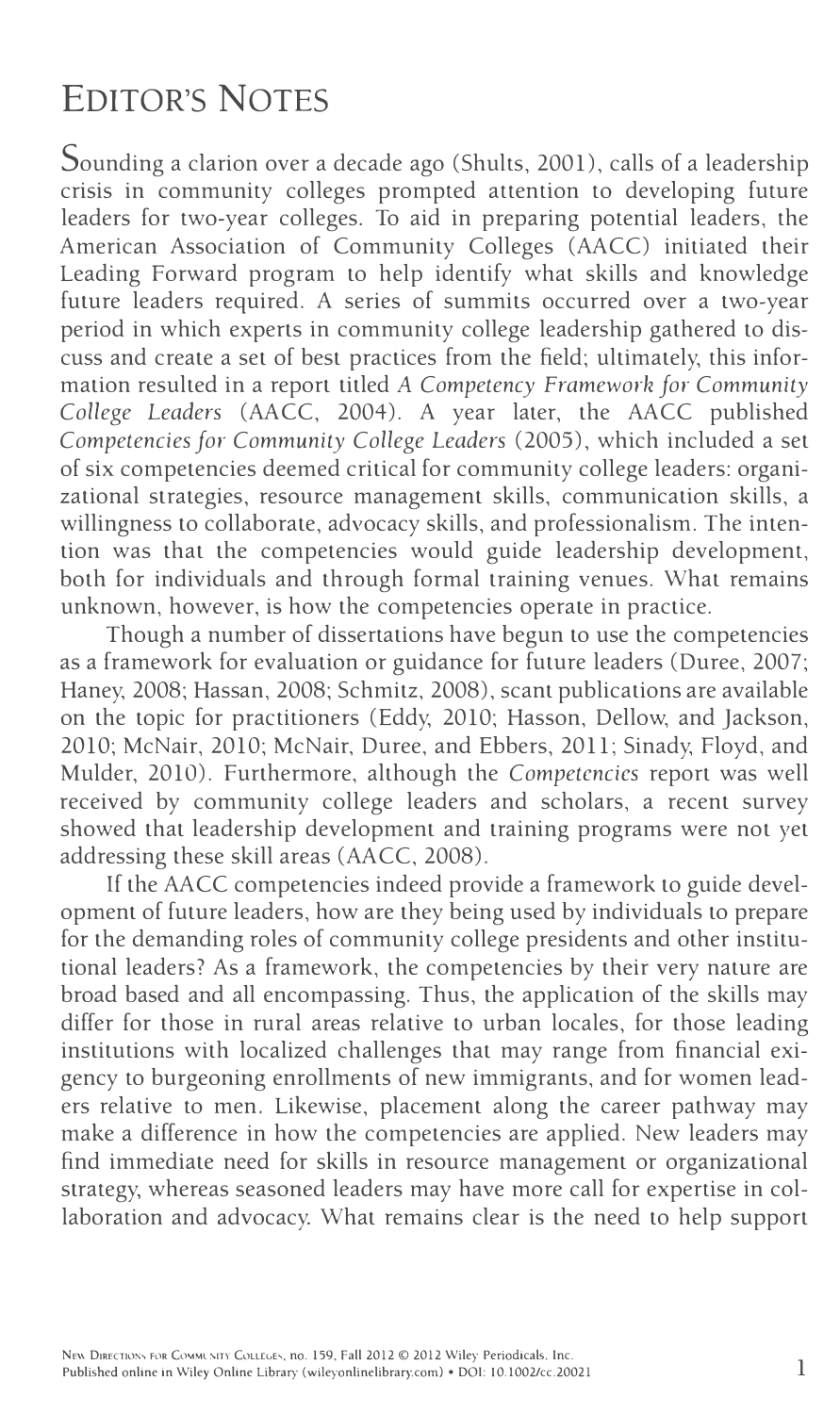and encourage talented individuals to seek top-level positions in community colleges.

An underlying premise for the AACC competencies is that learning about leadership is a lifelong endeavor. As adult learners, community college leaders tie in their new learning with past experiences, ultimately expanding their understanding of leadership. It therefore becomes critical to think about the types of leadership development that occur along the leadership pipeline and how aspiring leaders acquire the requisite competencies to lead in these challenging times. Recently, Wallin (2010) edited a volume of *New Directions for Community Colleges* that reviewed leadership in an era of change. Wallin's volume focused on a range of issues dealing with leadership development, but did not address the role of the AACC competencies and the implication of the competencies in practice. The broad foundation of leadership development provides a showcase for how the competencies are interpreted, thus allowing us to learn what is really working in practice.

Recent advances in leadership theory underscore the need for collaborative leadership (Hickman, 2010). Shifts away from hierarchical leadership models (Kezar, Carducci, and Contreras-McGavin, 2006) to more inclusive leadership (Hickman, 2010) require different skills and approaches to leading. Even though the competencies include collaboration as a skill set, current conceptions of this skill apply predominantly to outside collaborations versus working collaboratively within the institution to share leadership. The question then becomes how the existing competencies might be reinterpreted to accommodate for shifts in practice and the need for contextual competencies among leaders (Eddy, 2010).

Today's leaders need to be innovative as they work to meet the challenges facing their institutions, leveraging resources and personnel to realize greater outcomes (Alfred, Shults, Jaquette, and Strickland, 2009). Strategic leadership becomes the mode of operation. Yet the needs and context of challenges vary among colleges. This volume seeks to document the ways in which the AACC competencies have been applied in practice, to investigate the utility and range of the competencies, and to suggest next steps for revisions of the competencies to help improve leadership development.

The inclusion of empirical data in the chapters showcased for others a variety of ways to apply the competencies in their own settings. Those involved in leadership development, aspiring leaders, and institutional leaders can use the chapters to guide training and development opportunities within community colleges. Researchers and policymakers will find utility in the information presented to advance leadership theory and policy implementation to meet the needs of changing demographics and conceptions of community college leadership.

Chapter One, by Nan Ottenritter, provides a context for the establishment of the competencies. She outlines the historic backdrop that included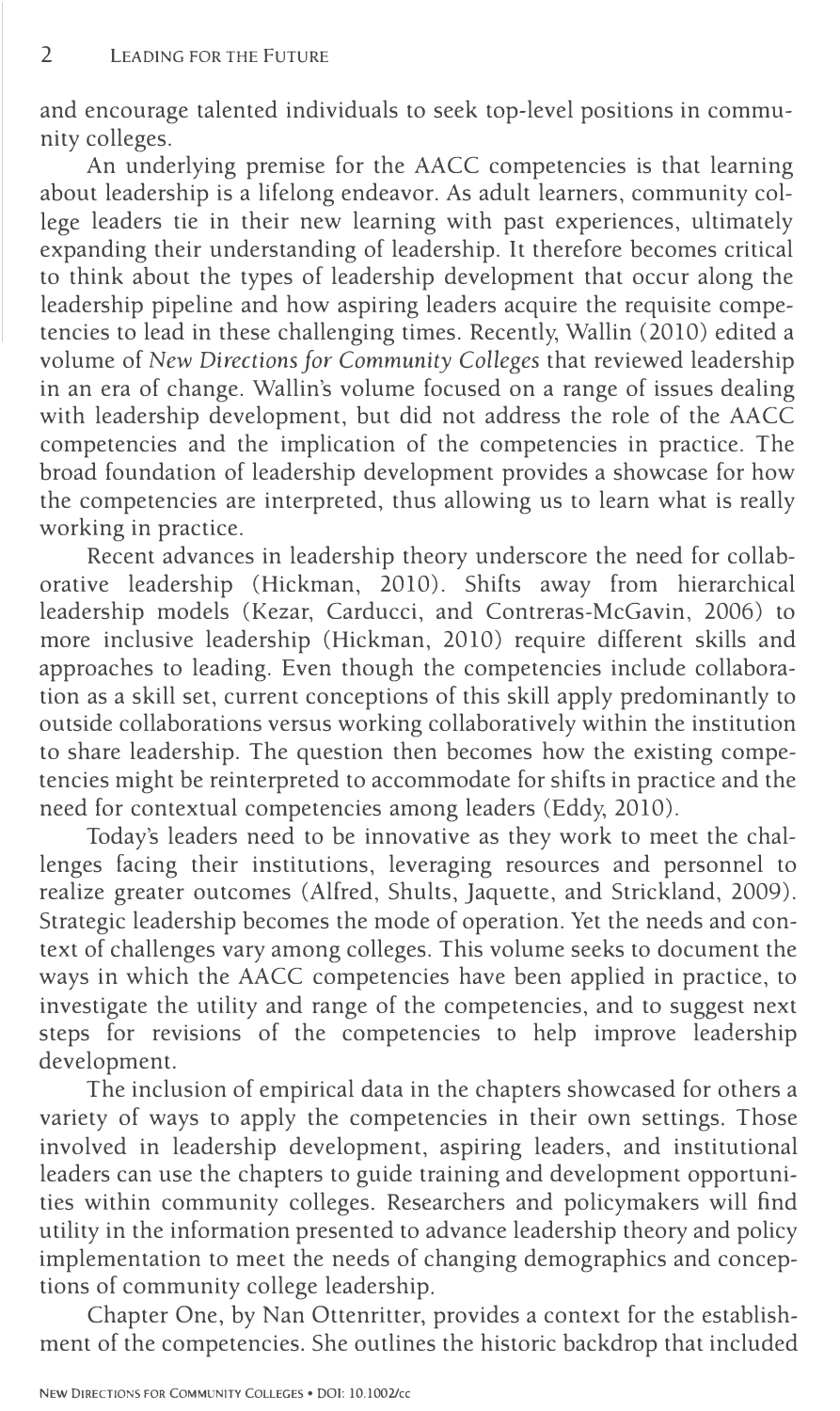an extensive data-gathering process, which resulted in the creation of the six competencies. Lessons learned fall into two domains: (1) designing and implementing a national project inclusive of a wide range of voices, and (2) current approaches and thinking about leadership in community colleges.

Chapter Two, by Desna Wallin, describes how the AACC leadership development programs utilize the competency framework. Preparing community college leaders for an uncertain future is a daunting task. In the plethora of available leadership programs, serendipity seems to be the dominant theoretical underpinning. Ideally, a meaningful leadership development program should be based on foundational principles that have proven to be both valid and reliable over time. In the development and subsequent revisions of the structure and curriculum of the AACC Future Leaders Institute and the Future Leaders Institute/Advanced, the AACC competencies are interwoven throughout each presentation, activity, and reflection to provide a foundation for training. The result is a comprehensive and coherent leadership development opportunity for rising leaders in America's community colleges.

Chapter Three, by Pamela Eddy, argues for the use of clusters in thinking about the competencies. Four clusters are presented: inclusivity, framing meaning, attention to the bottom line, and systems thinking. Overarching these clusters is the need for contextual competency in which leaders align their approaches based on their college's context.

Chapter Four, by Chris Duree and Larry Ebbers, provides data from a national survey of community college presidents regarding their views of the competencies. In particular, the research points out what competencies are viewed as most critical, what competencies require more professional development, and what competencies receive less prominence in practice. The chapter concludes with advice for sitting and aspiring presidents on targeted critical areas for development.

Chapter Five, by Brent Cejda, reviews the types of challenges facing rural community college leaders in particular. Repeated references in the leadership literature regarding how mission, location, culture, and constituencies influence an institution also suggest that there are differences between rural community colleges and their urban and suburban counterparts. This chapter focuses on the impact of location on the interpretation and development of the leadership competencies.

Chapter Six, by Regina Garza Mitchell, explores how community college presidents make tough decisions that meet the demands of internal and external constituents while maintaining the delicate balance between personal and professional ethics, mission, and vision. Ethical decision making is woven into assumptions of many of the current AACC competencies.

Chapter Seven, by Kristin Bailey Wilson and Elizabeth Cox-Brand, provides a review of the competencies using the lenses of gender and race for analysis. The chapter reviews the AACC competencies using discourse analysis to determine if underlying assumptions are made regarding who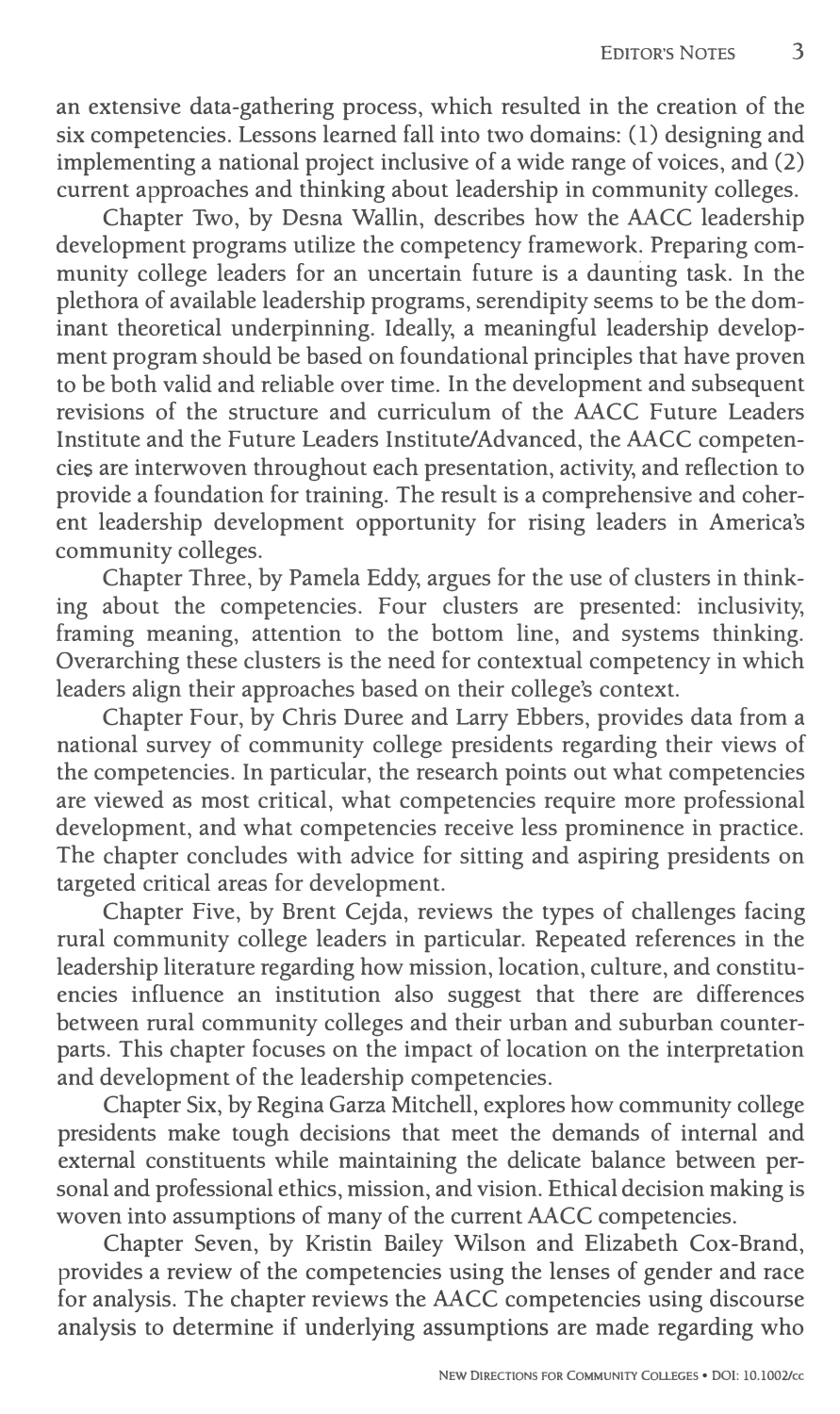can lead in community colleges and what is the most appropriate manner of leading.

Chapter Eight, by Delores McNair and Dan Phelan, builds on interviews with six current presidents in which the presidents were asked to reflect on their pathway to the corner office and to review which of the competencies they have found to be most valuable in their practice. In addition, the participants were asked to address how they are building leadership development opportunities for their own staff and what competencies are highlighted in this training.

Chapter Nine, by George Boggs, presents suggestions for the competencies into the future. During his presidency at AACC, it was Dr. Boggs who initiated the study about the impending turnover in leadership in community colleges and was the steward of the process resulting in the competencies. In this chapter, Boggs argues that the competencies are not static. He discusses emerging challenges for colleges and reviews what leadership competencies will be needed to address these challenges.

Chapter Ten, by Richard Alfred, explores the countervailing forces inside and outside of colleges that demand skills and competencies unlike those required of earlier leader generations. This chapter describes the competencies leaders need to develop and deploy in colleges striving for abundance—a state achieved by institutions when their resources are leveraged to a level beyond reasonable expectation.

In summary, this volume provides information that will allow the reader a better understanding of the formation of the AACC competencies, their use in leadership development programs and in practice, and possible changes to the listing in the future. In particular, readers will understand better the thinking behind the construction of the competencies and how their use in practice emphasizes those most critical to leaders and those that leaders need more support to master. In addition, the changing environment of higher education places new demands on leaders, and as a result, the AACC competencies must expand and adjust to reflect this new climate. Each chapter includes campus-based examples, offers best practices, or covers implications for practice and policy in using the competencies in the field. New and seasoned leaders can transfer the information and best practices presented within this volume to their institutions. Likewise, leadership development programs can implement the concepts as they strive to train the leaders of the future.

> Pamela L. Eddy Editor

## **References**

Alfred, R., Shults, C., Jaquette, 0., and Strickland, S. *Community Colleges on the Horizon: Challenge, Choice or Abundance.* New York: Rowman & Littlefield, 2009.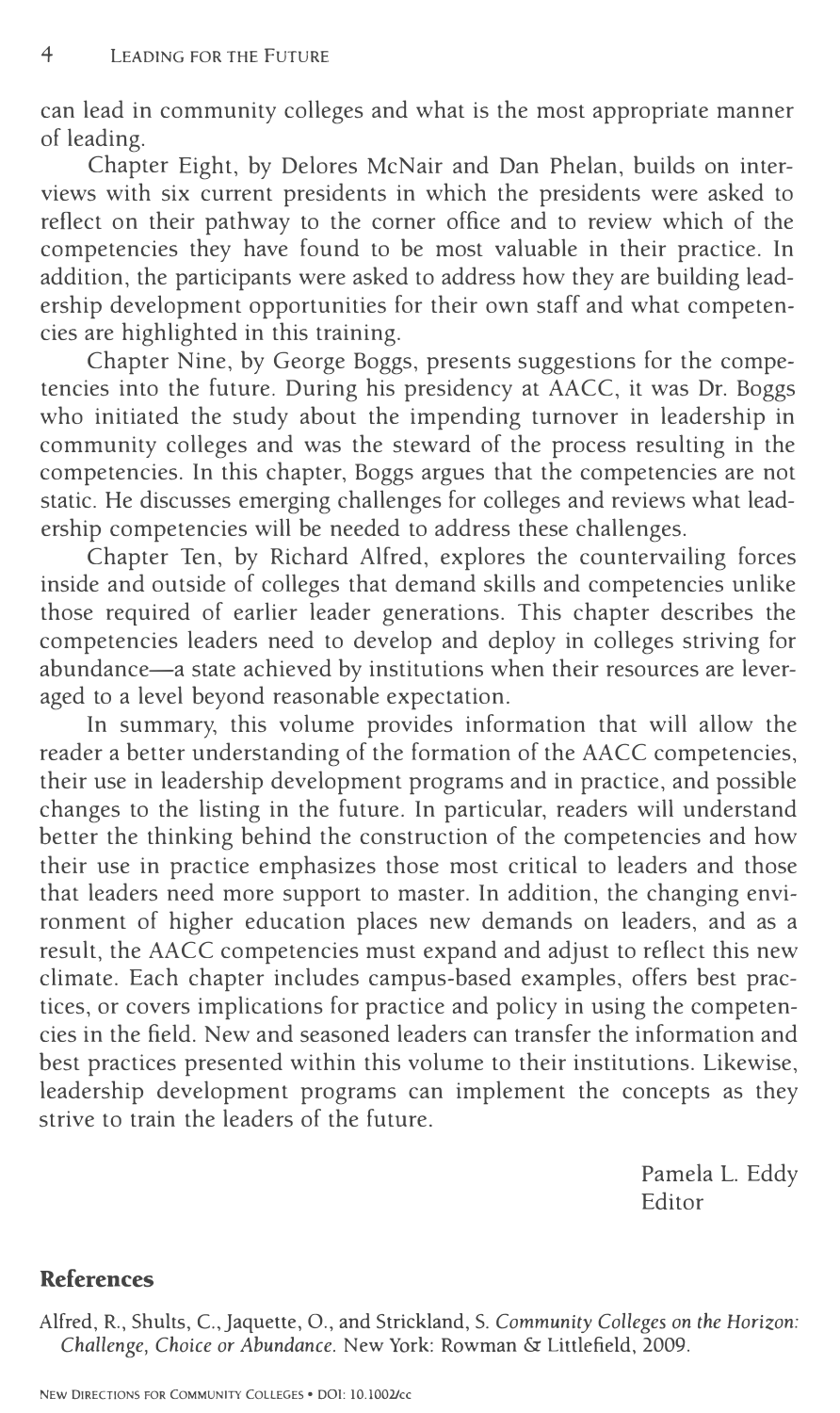- American Association of Community Colleges. *A Competency Framework for Community College Leaders.* Washington, D.C.: American Association of Community Colleges, 2004.
- American Association of Community Colleges. *Competencies for Community College Leaders.* Washington, D.C.: American Association of Community Colleges, 2005.
- American Association of Community Colleges. *Leading Forward Report.* Washington, D.C.: American Association of Community Colleges, 2008.
- Duree, C. A. "The Challenges of the Community College Presidency in the New Millennium: Pathways, Preparation, Competencies, and Leadership Programs Needed to Survive." Unpublished doctoral dissertation, Iowa State University, 2007.
- Eddy, P. L. *Community College Leadership: A Multidimensional Model for Leading Change.*  Sterling, Va.: Stylus, 2010.
- Haney, **R.** J. "Illinois Community College Administrators' Perceptions of the American Association of Community Colleges Six Competencies for Community College Leaders." Unpublished doctoral dissertation, University of Illinois at Urbana-Champaign, 2008.
- Hassan, A. M. "The Competencies for Community College Leaders: Community College Presidents' and Trustee Board Chairpersons' Perspectives." Unpublished doctoral dissertation, University of South Florida, 2008.
- Hassan, A. M., Dellow, D. A., and Jackson, **R.** J. "The AACC Leadership Competencies: Parallel Views From the Top." *Community College Journal of Research and Practice,*  2010,34(1-2), 180-198.
- Hickman, G. **R.** *Leading Change* in *Multiple Contexts: Concepts and Practices* in *Organizational, Community, Political, Social, and Global Change Settings.* Thousand Oaks, Calif.: Sage, 2010.
- Kezar, A. *].,* Carducci, **R.,** and Contreras-McGavin, M. "Rethinking the 'L Word in Higher Education: The Revolution of Research on Leadership." *ASHE-ERIC Higher Education Report, 31* (6). San Francisco: Jossey-Bass, 2006.
- McNair, D. E. "Preparing Community College Leaders: The AACC Core Competencies for Effective Leadership and Doctoral Education. *Community College Journal of Research and Practice,* 2010, 34(1-2), 199-217.
- McNair, D. E., Duree, C. A., and Ebbers, L. "If I Knew Then What I Know Now: Using the Leadership Competencies Developed by the American Association of Community Colleges to Prepare Community College Presidents." *Community College* Review, 2011, 39(1), 3-25.
- Schmitz, G. **R.** "Leadership Preparation and Career Pathways of Community College Presidents." Unpublished doctoral dissertation, Iowa State University, 2008.
- Shults, C. *The Critical Impact of Impending Retirements on Community College Leadership.*  Leadership Series Research Brief no. 1. Washington, D.C.: American Association of Community Colleges, 2001.
- Sinady, C., Floyd, D. L., and Mulder, A. E. "The AACC Competencies and the PhD Completion Project: Practical Implications." *Community College Journal of Research and Practice,* 2010, 34(1-2), 218-226.
- Wallin, D. L. (Ed.). *Leadership in an Era of Change.* New Directions for Community Colleges, no. 149. San Francisco: Jossey-Bass, 2010.

PAMELA *L. EDDY* is *associate professor of higher education in Educational Policy, Planning and Leadership at the College of William and Mary.*